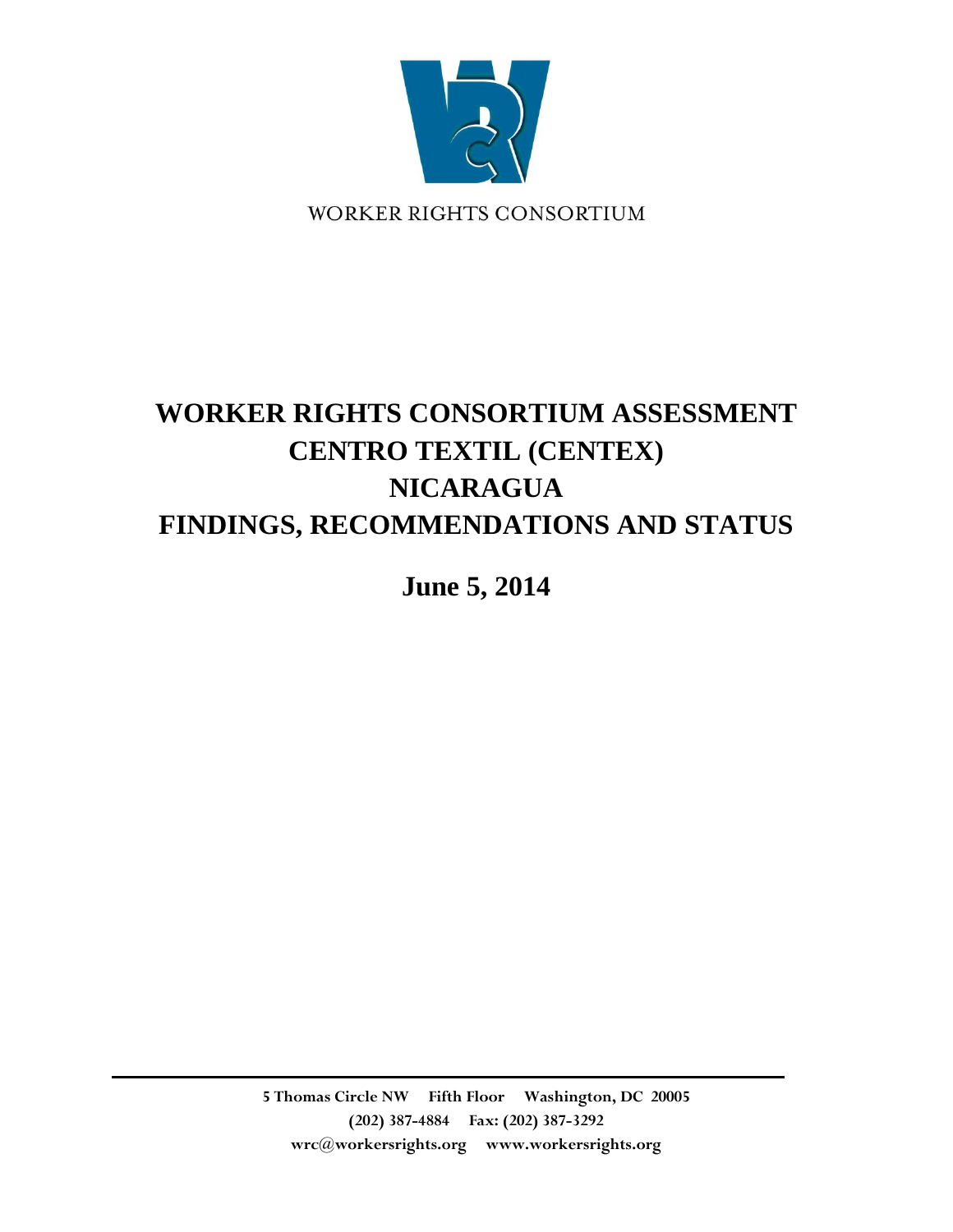#### **I. Introduction**

This report presents the WRC's findings regarding violations of freedom of association at Centro Textil (Centex), a garment factory employing approximately 700 workers located in Chinandega, Nicaragua. It also details the remedial action taken to date and the response of the licensees producing at the factory. Finally, the report provides new recommendations.

Centex is disclosed by adidas, Champion, Gear for Sports International (GFSI), and Under Armour (UA) as producing collegiate apparel. Both Champion and GFSI are owned by Hanesbrands. Centex is owned by Grupo Beta, a multinational apparel manufacturing company based in Honduras. Grupo Beta also produces collegiate apparel at Industrias de Exportacion, a factory located in Tegucigalpa, Honduras.

The WRC launched an investigation of Centex in response to a complaint filed by 15 workers on June 24, 2013. These workers wrote to both the WRC and several relevant buyers, alleging that Centex illegally dismissed them in May 2013 in retaliation for their participation in founding a new union, the Sindicato de Trabajadores "Primero de Mayo" de la Empresa Centro Textil (the May First Workers Union of the Centro Textil Company, henceforth, Sitraprim). The WRC found compelling evidence that Centex violated Nicaraguan law, international labor standards, and university codes of conduct by engaging in the following acts: (1) terminating 15 workers in retaliation for forming a union, (2) threatening the remaining workers to dissuade them from exercising their associational rights, and (3) attempting to induce workers, including via offers of financial inducements, to forgo their right to reinstatement.

On August 19, 2013, the WRC alerted the university licensees of the code violations and communicated the urgent need for remediation. The WRC recommended a number of remedial actions, including reinstating the workers with back pay, conducting freedom of association trainings, and disciplining the managers and supervisors who had violated workers' rights and Nicaraguan law. While the licensees reported that they had initiated engagement with Centex immediately after receiving the June 24, 2013, complaint, no significant remedial action occurred until October 21, 2013. On this date, the Sitraprim union and Centex reached an agreement including reinstatement for the fifteen workers dismissed in May, a company statement regarding respect for freedom of association, and a commitment to reach an agreement within the month of November regarding three additional workers who, the union alleged, had been dismissed in retaliation for union activity.

Centex has complied with many of the stipulations in the agreement, including offering reinstatement to the 15 dismissed workers with back pay. However, several actions by the company – most notably, additional terminations – raise real concerns as to Centex's commitment to respecting freedom of association. The union alleges that three workers were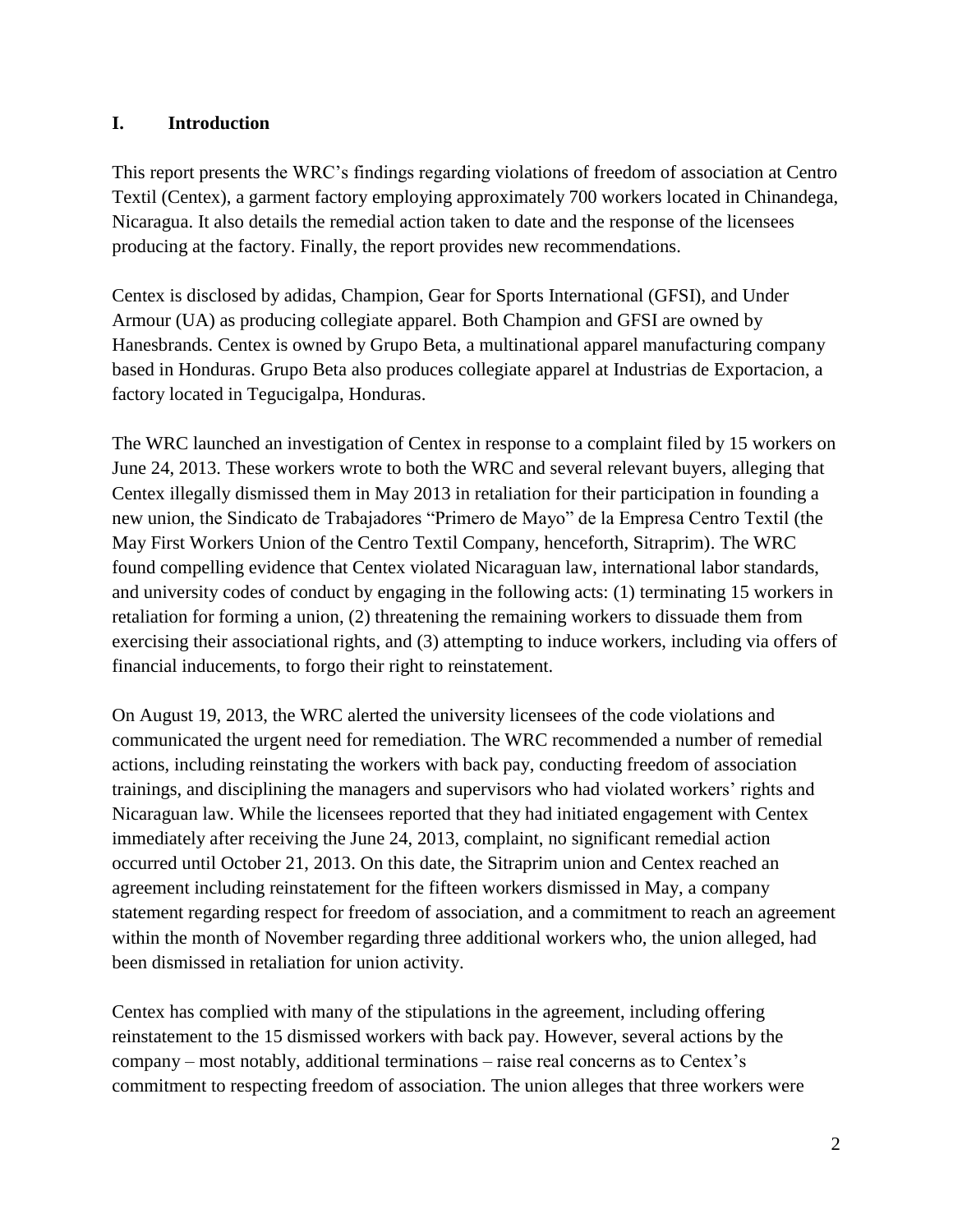terminated in retaliation for union activity. One worker was terminated shortly after asking questions about unionization in a workplace training. Given the company's pattern of anti-union terminations, the WRC recommends that these three workers be reinstated with back pay unless Centex can offer compelling evidence that they were terminated for non-retaliatory reasons.

More broadly, the WRC encourages the university licensees producing at Centex to continue to press the company to fulfill its obligations under university codes of conduct, with specific attention to preventing any further discrimination or retaliation against workers who join the Sitraprim union.

This case reflects a worrisome trend. Often, we see that licensees' own code of conduct compliance programs fail to prevent serious violations by supplier factories, including retaliatory termination. Then, after the supplier factory has violated the code, workers wait for months for remediation while licensees claim to be engaged in their own investigations or efforts towards remediation.

The WRC is currently assessing this trend, its implications for code compliance, and what action the WRC and universities can take to meaningfully address it.

In this case, adidas' refusal to share information contributed to the significant delays in remediation. Even as illegally dismissed workers remained off the job for more than four months and were facing significant pressure from Centex to dissuade them from seeking reinstatement, adidas provided continued assurances to the WRC that Centex was moving towards remediation, while refusing to provide specifics that would enable the WRC to assess this progress. Adidas' refusal to provide this information constitutes an unacceptable obstacle to our ability to assess progress on behalf of our university affiliates.

## **II. Findings**

 $\overline{a}$ 

On June 24, 2013, Centex workers wrote to the WRC and to brands producing at Centex alleging that the company had terminated 15 of Sitraprim's founding members in retaliation for forming a union.<sup>1</sup> The WRC conducted an inquiry in response to these allegations and has monitored developments at the factory since this date. As part of this investigation, the WRC interviewed workers and reviewed relevant documentary evidence, including: pay stubs and dismissal letters issued by Centex; communications and official documents issued by Sitraprim and the Nicaraguan Ministry of Labor; the filings related to the two lawsuits regarding Centex; and communications between the WRC and the factory and brands producing at Centex.

 $1$  The names of individual workers are not included in this public document to protect them from further retaliation.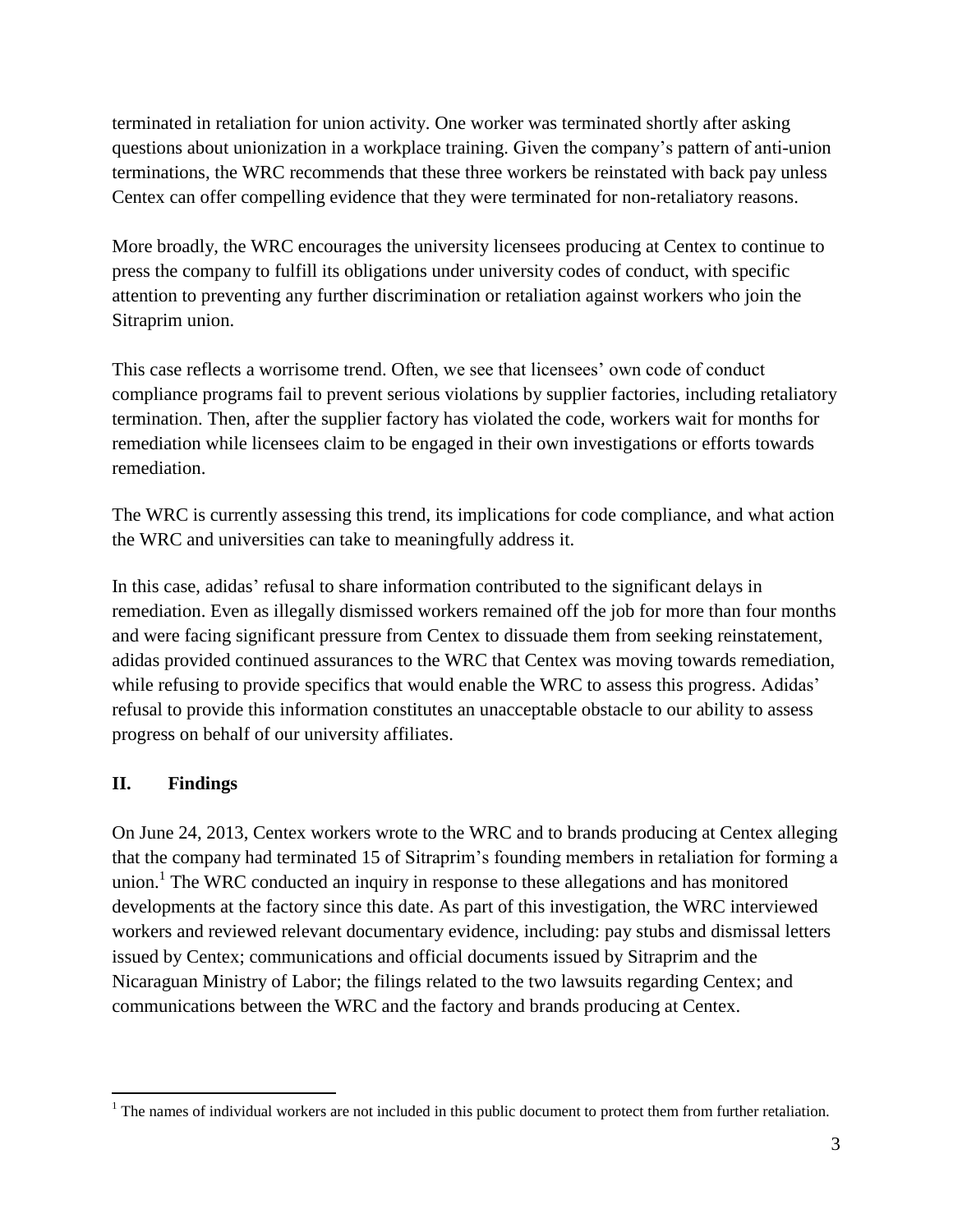Based on this evidence, the WRC has concluded that the chronology of events at Centex is as follows:

#### **A. Chronology**

 $\overline{a}$ 

Based on credible worker testimony and a review of the above-mentioned documents, the WRC's inquiry established the following chronology:

- On May 1, 2013, workers held a founding assembly to establish Sitraprim. Twenty-one workers signed up as founding members, including seven workers who were elected as union officers.<sup>2</sup> Workers report that they chose to organize the union as an effort to respond to verbal abuse, low wages, and benefits inferior to other factories in the region. The WRC has not investigated these allegations.
- On May 2, 2013, three of the workers who participated in the Sitraprim assembly were dismissed. Two were elected union officials (the Secretary of Labor Issues and the Secretary of Finance), and the third was a founding member.
- On the morning of May 6, 2013, Sitraprim Secretary-General Marlyn Rios reports that she was called in to the factory office by Centex Human Resources and Social Compliance Manager Jeanette Delgado. In the office, Delgado and Rios were joined by another human resources manager known to workers as Carol. Carol asked Rios to give her certain papers Rios had been seen with earlier in the day. Rios refused, stating that they were personal documents. After about fifteen minutes, Centex General Manager Luis Munguia joined the meeting. He interrogated Rios regarding the papers and then took her to the locker area and looked through her personal belongings, including her bag and wallet, and confiscated the union's registration documents. Several workers witnessed this exchange, as the locker area is visible from the factory floor.

Rios reports that Munguia continued to interrogate her for over an hour in the office. Rios asked why Munguia was pressuring her. She stated that what they were doing was legal and they were not committing any crime, and asked Munguia not to fire any of the other workers on the list. Munguia started to read the names on the list one by one and stated that these people were "insignificant to him." Rios asked him to return the registration documents but he refused. Rather, he stated that she would be terminated, and handed her

 $2$  The WRC notes that Sitraprim has not yet received its registration from the Nicaraguan Ministry of Labor. The union's initial application was rejected by the Ministry on May 20, 2013. Sitraprim filed an appeal of this decision the same day. In addition, Sitraprim has submitted a suit through the constitutional court for protective measures which would suspend the Ministry of Labor's decisions on this case including the rejection of Sitraprim's registration. In their suit, the workers allege that the Ministry of Labor has violated their constitutional rights under Articles 49, 87 and 103 of the Nicaraguan constitution.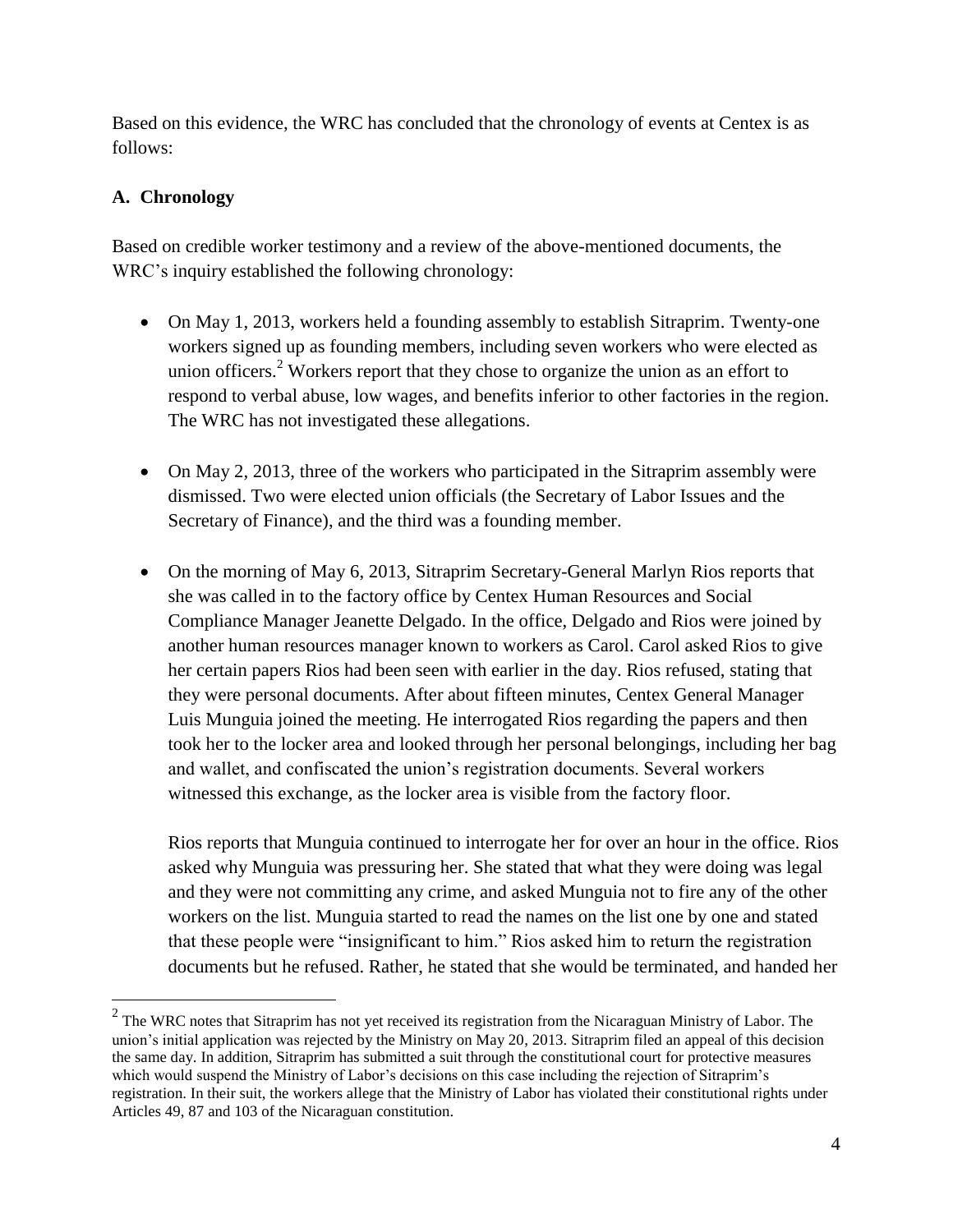a check for the severance payment required under Nicaraguan law, saying, "You should think through things very carefully before making decisions. If you stand up against the union, I will send you home on vacation for two months and then you could come back to work. For now, you have to take your check and go." When Rios refused, Munguia responded, "Tell me, what do you want? I will give it to you, but do not continue with this. It will be bad for you and your coworkers." Munguia asked Rios who she lived with, and she responded that she lived with her grandmother. Munguia responded, "Don't do this to your grandmother. How can you work here so long and then do such a thing to us? Forget about the union. In exchange, you will get your job back and the check you received will just be an advance, not severance."

Rios refused to renounce the union and was sent home with her severance check.

- On the afternoon of the same day, a worker involved in Sitraprim reports she was approached by her supervisor. The supervisor asked her if she was involved in the union and whether or not she had signed the "papers," which the worker understood to mean union documents. When the worker said "yes," the supervisor said "why did you sign up for that? That doesn't work. Are you stupid? People tried to form a union before and they also fired everyone who was involved and broke up the union. That doesn't work." In interviews, several workers stated that they had heard that several years ago, another group of workers who tried to form a union were also fired. The WRC has not been able to contact the relevant workers in order to confirm this.
- Later the same day after firing the Secretary-General of Sitraprim, Centex dismissed 11 additional workers who had participated in the assembly. Three were union officers (Secretary of Acts and Agreements, Secretary of Women's Issues, and Secretary of Organization), and the remaining eight were founding members. Each of these workers was told that the reason for their dismissal was staff restructuring, and their dismissal letters stated that the layoffs were not related to any disciplinary actions or fault on behalf of the worker. However, Human Resources Manager Carol told one worker at the time of dismissal that, "we don't accept people here who go against the company." One of the workers terminated was the worker who, as reported above, had been questioned about her union involvement by a supervisor earlier that afternoon.
- Starting on May 7, 2013, and continuing through at least October 2013, factory management repeatedly made threatening statements to workers regarding the dismissals and insinuating that those workers who made complaints about the working conditions were not welcome in the factory. On May 7, a supervisor instructed all of the workers in her module that they should not discuss the dismissals. The supervisor also stated that certain visitors would be coming to the factory. According to the worker, the supervisor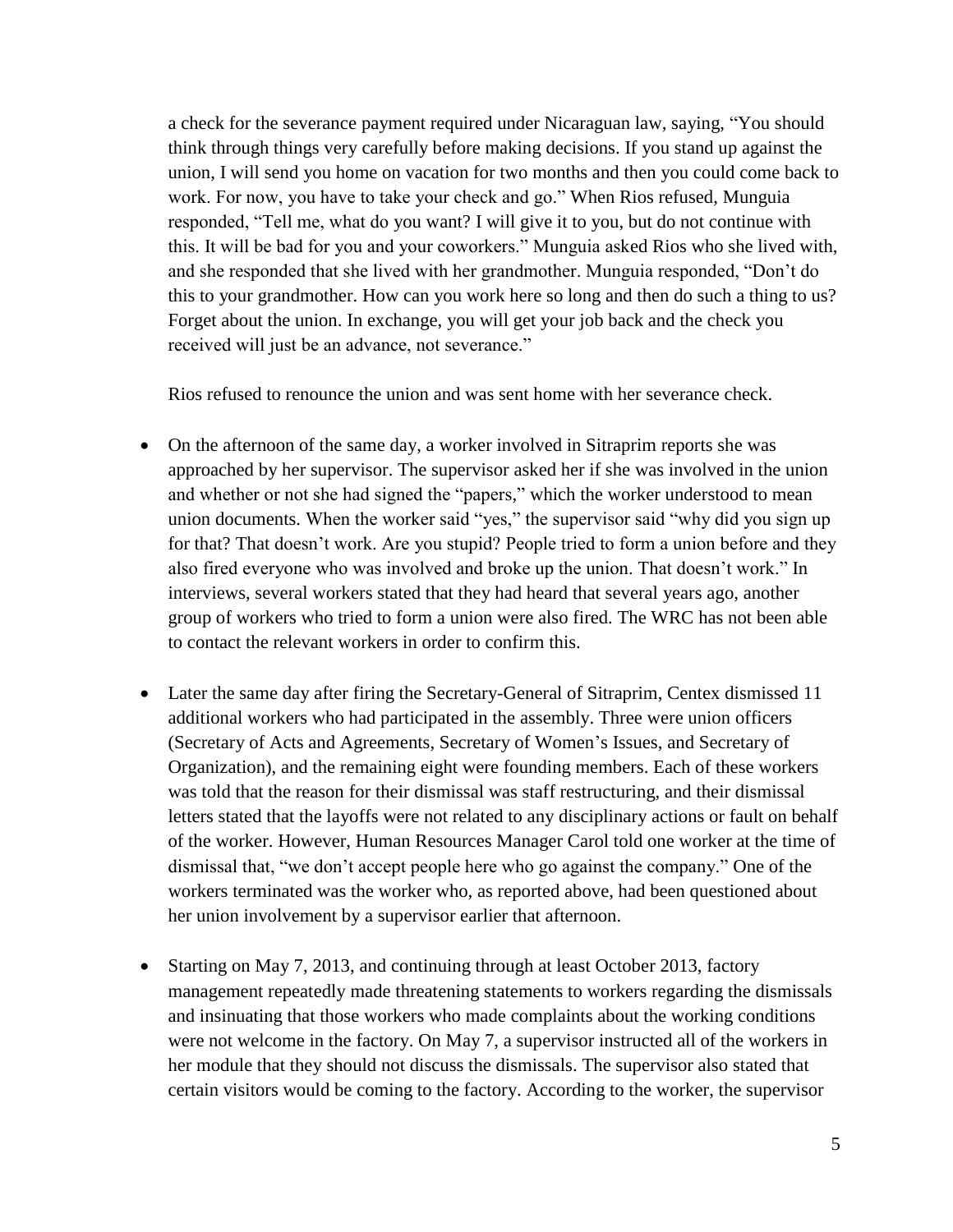clearly conveyed the message that workers should make no mention of the dismissals to these visitors. Workers interpreted this comment to be a reference to Ministry of Labor inspectors.

Also beginning the week of May 7, 2013, two of the supervisors in the cutting department made repeated comments in the morning meetings held for the workers in the cutting area about the futility of attempting to organize a union and the consequences for workers who did organize. The supervisors stated repeatedly that the company had taken measures to get rid of "rotten tomatoes, so that the whole basket would not rot" and that the workers should not complain about salaries or working conditions, stating that workers should "get used to it and accept what is here, because you will not find work elsewhere." Workers interpreted this to mean that if they attempted to form a union or speak out about problems on the job, they were at risk of losing their jobs.

Munguia made a similar comment regarding the fired workers, making reference to having to remove "bad apples."

- On May 9, 2013, Sitraprim filed a complaint with the Ministry of Labor alleging unlawful dismissals. The Ministry of Labor rejected the complaint on June 4, 2013.
- On June 24, 2013, Sitraprim wrote to the brands producing at Centex and to the WRC regarding the retaliatory dismissals.
- On July 1, 2013, the dismissed workers filed a request through the Constitutional Court for protective measures. This request, if granted, would suspend the Ministry of Labor's decisions on this case, including the refusal to order reinstatement for the retaliatory dismissals. In their suit, the workers allege that the Ministry of Labor has violated their constitutional rights under Articles 49, 87 and 103 of the Nicaraguan constitution.
- On July 18, 2013, the dismissed workers filed another suit against Centex through the Labor Court of Chinandega, the municipality where the factory is located, for reinstatement of the fired workers.
- On August 19, 2013, the WRC communicated our findings to the licensees producing university licensed goods at Centex and recommended that Centex undertake remedial action, including the following key steps:
	- $\circ$  Offer reinstatement to the 15 workers who had been the victims of retaliatory termination, with back pay for the time that they were off the job;
	- o Cease any discrimination against the reinstated leaders and any interference with their ability to carry out legitimate union functions;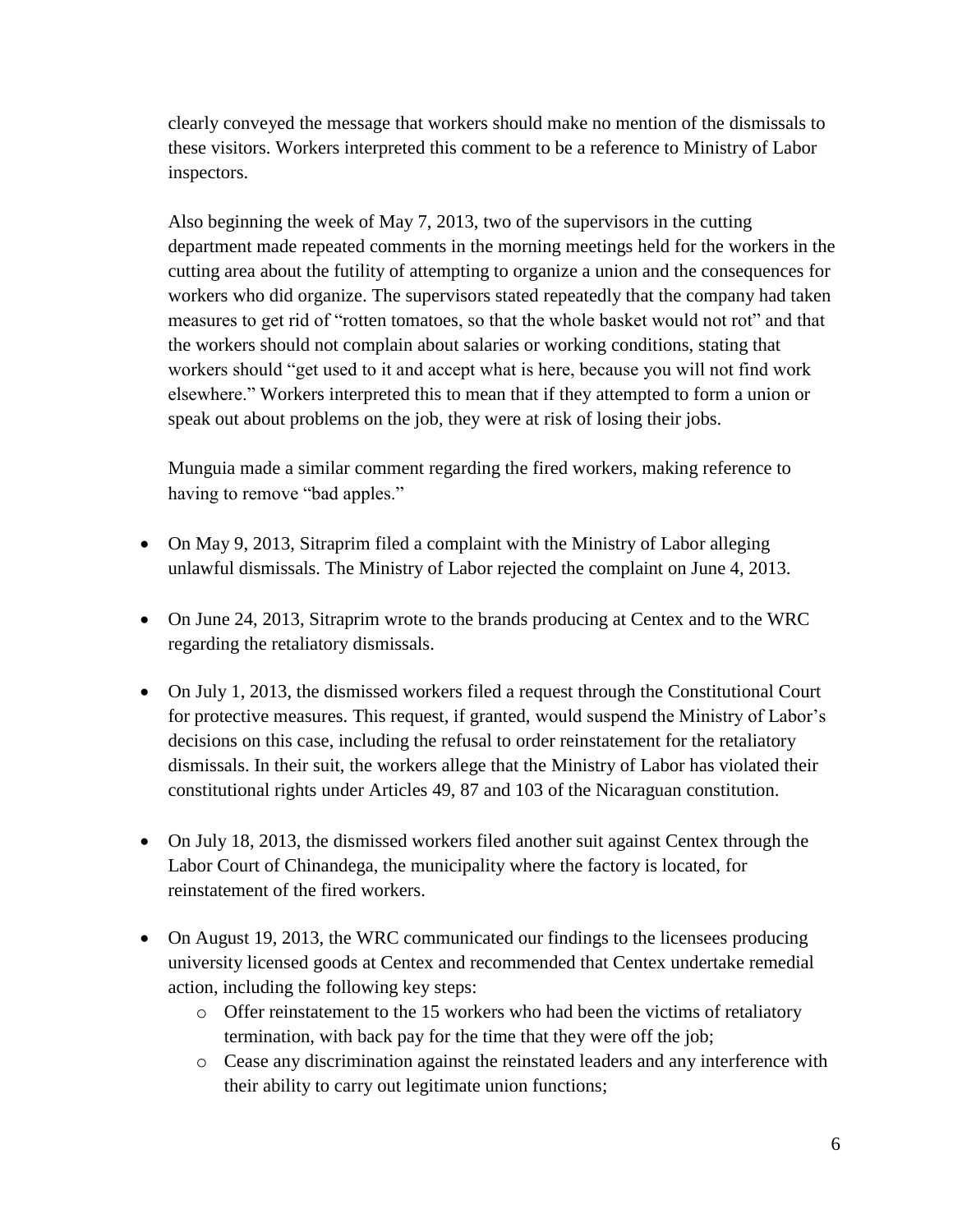- o Issue a statement to all workers that Centex will respect the right of workers to join a union of their choosing without retaliation;
- o Discipline all managers involved in retaliatory firings and anti-union threats;
- o Instruct all managers that threats or intimidation against workers who join the union will not be tolerated; and
- o Undertake a robust training program on freedom of association.

In response to the WRC's communication, GFSI, UA, and adidas all reported that they had already contacted Centex, in response to the workers' letter dated June 24, 2013, but had not yet been effective in achieving remediation. Hanesbrands stated that their only production in the factory was for GFSI, and that they were empowering GFSI to take the lead on engaging with Centex for the firm overall.

- On September 12, 2013, the Labor Court of Chinandega rejected the workers' claim for reinstatement. The workers appealed the decision.
- Beginning the week of September 16, 2013, the management of Centex began pressuring the 15 dismissed union leaders to accept a financial settlement in lieu of reinstatement. Managers Munguia and Delgado called the dismissed workers on their cell phones on multiple occasions to press them to accept compensation and to cease seeking reinstatement. Munguia and Delgado told the workers that it was in their interest to accept compensation and renounce their claim to reinstatement, given that the workers had lost their initial claim for reinstatement in the labor court.<sup>3</sup> They also told the workers that other workers had already accepted this compensation, in order to persuade them to accept the management offer as well. One worker reported that when she resisted coming into the factory to accept her compensation, Munguia pressured her to come in that day, which was a Sunday. He told her that he would come in especially to meet her and would pick her up or pay for a taxi so that she could come in immediately.
- Also in September 2013, seven of the fired union leaders, who were out of work for more than five months and in extreme financial distress, accepted the payments offered by the factory.<sup>4</sup> Eight union leaders refused to accept the payment and continued their claim for reinstatement.

 $\overline{a}$ 

<sup>&</sup>lt;sup>3</sup> The management made reference to the ruling on case number 000072-1007-2013 made on September 12, 2013, by the Labor Court of Chinandega, Nicaragua. The ruling rejected Sitraprim's claim for reinstatement. The Sitraprim union then filed an appeal of this decision. The court proceedings were still in process when the October 21, 2013, settlement was reached. The union agreed in this settlement to withdraw the suit.

<sup>&</sup>lt;sup>4</sup> The workers' acceptance of these payments did not affect Centex's obligation under Nicaraguan law or university codes of conduct to implement the appropriate remedy for retaliatory terminations: reinstatement with pay for all time spent off the job. Workers' rights delineated under Nicaraguan law are irrevocable as per Fundamental Principle IV of the Nicaraguan Labor Code; workers cannot legally renounce their legal rights. Similarly, such an incomplete "resolution" would not have returned Centex to compliance with university codes of conduct.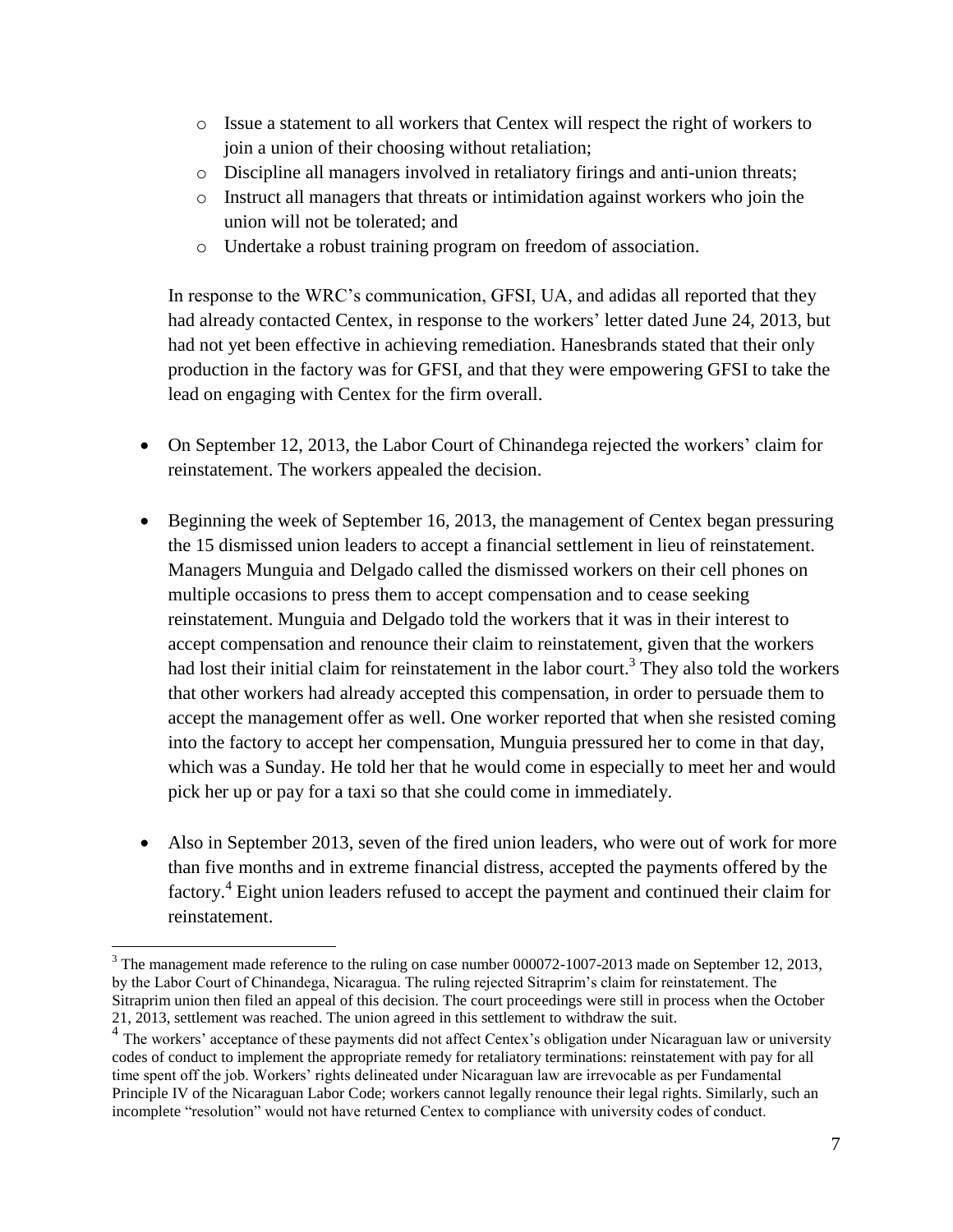- Also in September 2013, management told them that, in the workers' words, "the company is being sued. Maybe you remember that there were some people we fired in May who promised you better salaries. This is not true because I pay you above the minimum wage. They were rotten apples who want to cause damage to others." This statement was made during a visit to the factory by a visiting Grupo Beta manager from Honduras.
- On September 26, 2013, eight of the workers who had been retaliatorily dismissed met with Centex management. Centex refused to allow Sitraprim's chosen advisor, Marcelina Garcia of the Federación Sindical de Trabajadores de la Maquila y la Industria Textil (the Union Federation of Textile Industry and Assembly Workers, henceforth, FESTMIT), to participate in the meeting. No agreement was reached in this meeting.
- After the intervention of the WRC and licensees, as described further below, the workers, represented by Sitraprim, and Centex management signed an agreement to address the terminations and other issues on October 21, 2013. In the agreement, Centex management committed to do the following:
	- o To reinstate all 15 dismissed workers to their original positions with back pay for the time off the job;
	- o To respect freedom of association;
	- o To refrain from any retaliation against workers who engage in union activity;
	- o To provide orientation to supervisors, managers and workers in order to ensure compliance with the agreement; and
	- o To engage in discussions with the union regarding the three additional workers who, the Sitraprim union alleged, had also been terminated in retaliation for perceived union involvement and reach a resolution within the month of November 2013.
- On the following day, October 22, 2013, 14 of the 15 union leaders returned to work. The union reports that the one remaining worker was offered reinstatement but declined. All 15 workers were made whole financially for the time they had been off the job.

Additional elements of remediation are described further in Section III.

#### **B. Analysis: Violations of University Codes of Conduct**

Based on the evidence presented above, the WRC finds that Centex violated workers' associational rights by carrying out illegal terminations; offering workers financial inducements and continued employment if they renounced their legitimate claims to remediation; and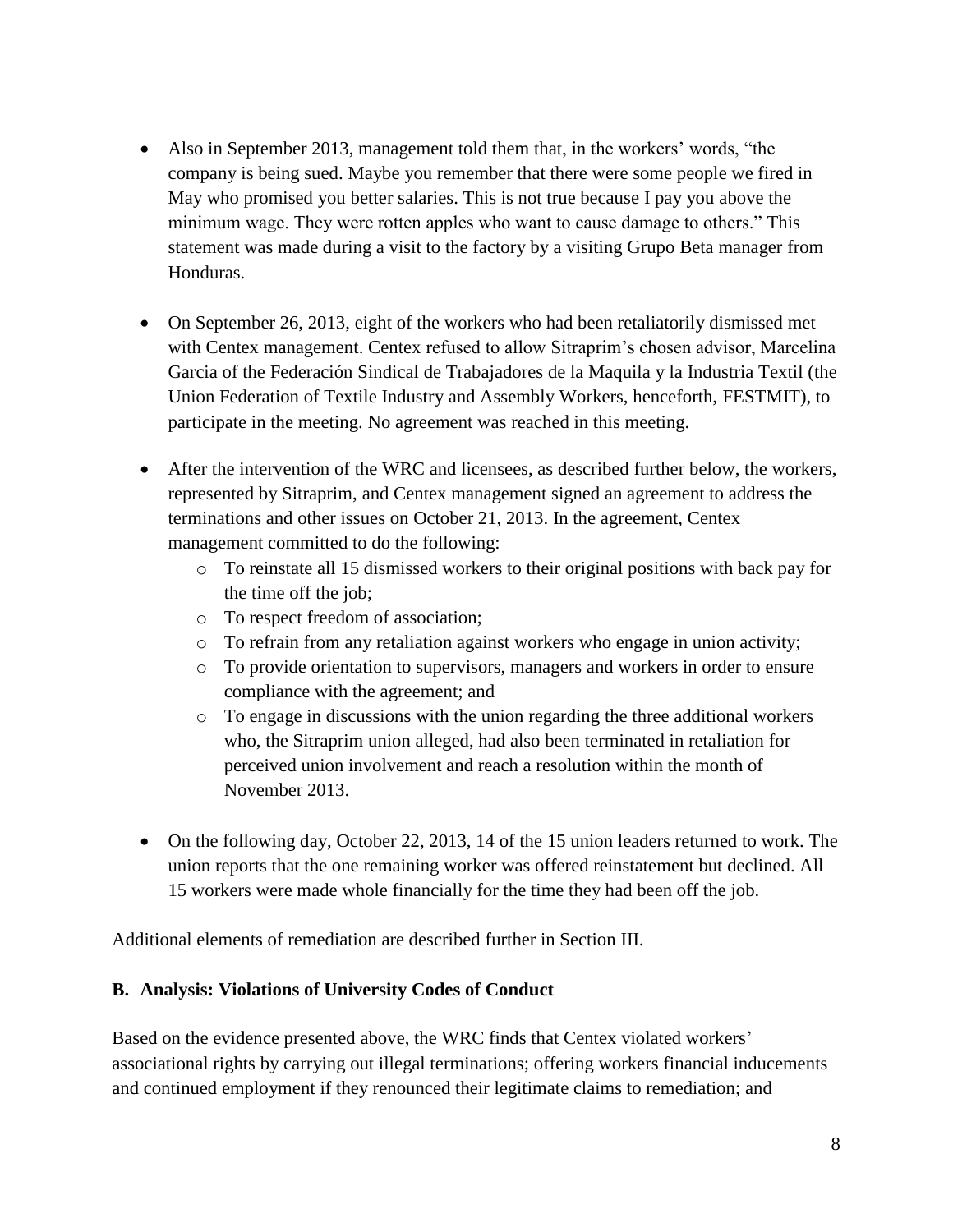committing related additional freedom of association violations. Each violation is presented below, along with the relevant standards under Nicaraguan law, international norms and university codes of conduct. Finally, we review the status of remediation of each violation.

#### *1. Illegal Retaliatory Terminations of Union Leaders*

Nicaraguan law prohibits employers from terminating workers in retaliation for the exercise of their associational rights. Article 46 of the Nicaraguan Labor Code states that if a dismissal is found to "constitute an act which restricts the rights of a worker or has the characteristics of retaliation against him or her for having exercised or attempted to exercise his or her labor or union rights," then the employer is obligated to reinstate the worker "in the same position previously employed and with identical working conditions" and "to pay back wages."

Termination of workers in retaliation for union activity is a violation of the protections for freedom of association contained in university codes of conduct.<sup>5</sup> It is also a violation of Conventions 87 and 98 of the International Labour Organization (ILO), both of which have been ratified by Nicaragua. In addition, any violation of Nicaraguan law is a violation of university codes of conduct, which require compliance with national law.<sup>6</sup>

The WRC finds that Centex terminated the 15 worker leaders in retaliation for these workers' attempt to organize a union. The evidence includes the timing of the firings, the threatening statements made by management, and statistical evidence.

First, the timing of the terminations indicates that workers' terminations were motivated by their participation in the founding assembly of Sitraprim. The first three workers were fired just one day after the founding assembly, and the following 12 workers were fired the same day that the management obtained a list of the union's founding members.

Second, statements made by factory managers and supervisors to the union's founding members demonstrate that the company was aware of the workers' attempt to form a union and intended to put an end to it. As described above, the WRC documented three such incidents on May 6. The first was an explicit statement by a supervisor that the company had previously fired workers in retaliation for their efforts to form a union, and intended to fire workers again for doing so. The second was a statement by one of the human resources managers stating that the union member was being fired for "going against the company." The third was a directive by the General Manager to the union's Secretary-General to cease union activities, and an attempt to induce her

 $\overline{a}$ 

<sup>5</sup> *See, e.g.,* Collegiate Licensing Corporation, Special Agreement on Labor Codes of Conduct (2008), which requires that employers "respect the right of employees to freedom of association and collective bargaining."

<sup>&</sup>lt;sup>6</sup> See., e.g., Collegiate Licensing Corporation, Special Agreement on Labor Codes of Conduct (2008), which requires that with "all applicable legal requirements of the country(ies) of manufacture."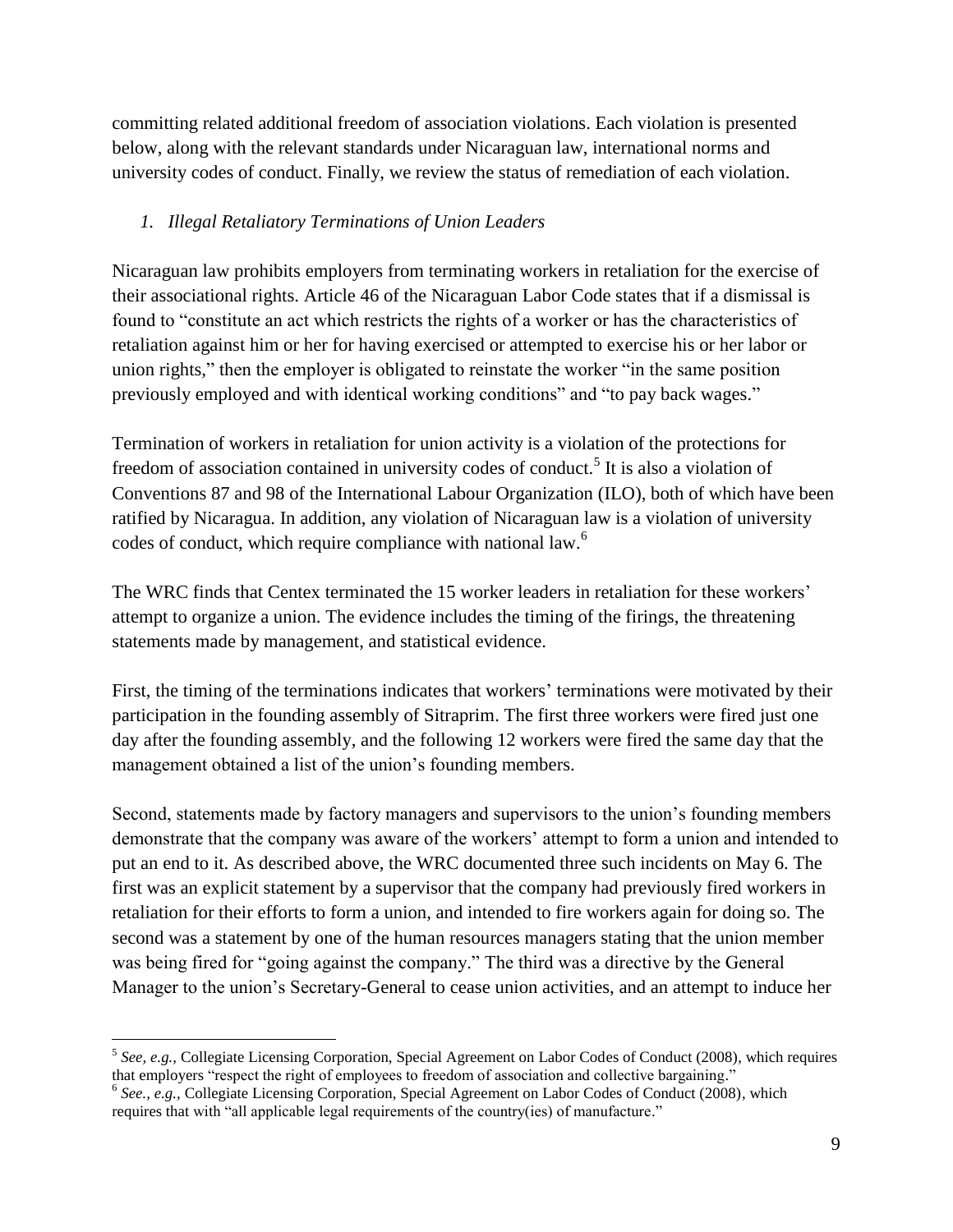to do so by offering to reinstate her in exchange for her resignation from the union. In addition, multiple supervisors made statements after the fact that the dismissals were retaliatory.

Lastly, the statistical evidence is compelling. Less than a week after the workers founded their union, Centex had terminated 15 of the 21 founding union members (70%), and six of the seven union officers (85%). Workers report that only a small fraction of the workforce was laid off during this period. Unless Centex terminated 70-85% of its employees, which the WRC does not believe to be the case, union members were extremely disproportionately represented in dismissals during this period. This strongly indicates that these workers were selected for termination due to their union activity.

While Centex management claimed at the time of the dismissals that the layoff was due to "restructuring" at the factory, it is simply implausible that the company could have selected 70% of union members, each of whom held different positions and were spread across several areas in the plant, in a layoff affecting a very small proportion of the workforce, by mere chance. Nor could the dismissals be justified on performance-related grounds, since workers were told that the dismissals were no-fault layoffs related to restructuring. The only thing the majority of these workers have in common – and the only plausible explanation for the firings – is that they were all founding members of the Sitraprim union.

The WRC requested documentation regarding these and other terminations by Centex as part of our investigation, but Centex did not respond to either email or phone calls from the WRC.

Together, this evidence makes an overwhelming case that Centex terminated 15 workers in May in retaliation for exercising their associational rights. Such retaliatory actions are in violation of Nicaraguan law, ILO conventions ratified by Nicaragua, and the applicable university codes of conduct.

## *2. Threats of Retaliation by Managers*

Employers who wish to prevent workers from exercising their associational rights often use both actual terminations of workers who attempt to form a union and threats of termination. The two tactics work in concert with each other. The terminations not only remove the workers who are the primary drivers behind the unionization drive from the workplace, but also sends a clear message to other workers in the factory that if they attempt to exercise their associational rights, they also will be subject to termination. Anti-union employers often make these threats explicit, intensifying the chilling effect of the actual terminations.

This combination of terminations and threats was deployed in this case by Centex in its efforts to prevent workers from forming a union. As noted above, beginning the week of May 7, at least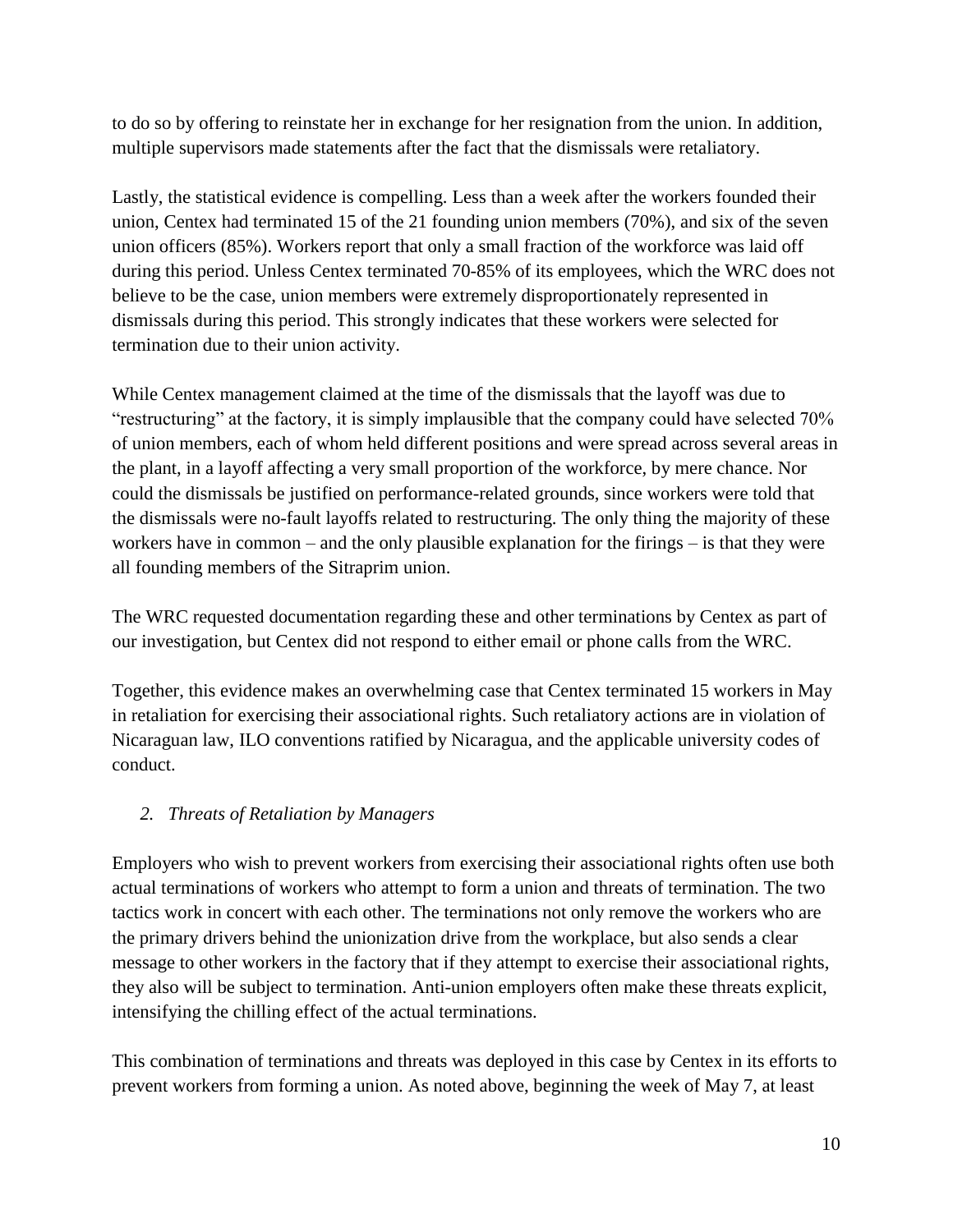two supervisors stated that organizing a union was futile, and that workers should not protest the situation at Centex, because they would not find work elsewhere. Workers interpreted this as an implicit threat that, if they complained about conditions or attempted to form a union, they were at risk of termination.

Threats that workers who exercise their associational rights will be subjected to termination constitute a violation of workers' associational rights under ILO Convention 87 and university codes of conduct protections for freedom of association.

# *3. Offers of Financial Inducement to Dissuade Workers from Exercising Protected Rights*

Centex management committed an additional violation of workers' rights to freedom of association by attempting to use economic inducements to dissuade workers from exercising their protected rights in two instances.

First, as described above, the General Manager of Centex, in pressing the Secretary-General of the union to resign, told her that if she spoke out against the union, she could return to her job at the factory and also keep funds that she had been given as severance.

Second, the Centex management violated workers' rights by pressuring the dismissed workers to accept a financial settlement in exchange for renouncing their legal right to reinstatement with back pay and due process through the legal system.

These acts violate workers' freedom of association as defined by the ILO and protected by university codes of conduct. Telling Rios that she could resume employment at the factory only if she renounced her union membership violates ILO Convention 98, which states that employers may not "make the employment of a worker subject to the condition that he shall not join a union or shall relinquish trade union membership." <sup>7</sup> Offering workers financial inducements to cease their attempts to win reinstatement, and thus the ability to continue their union activity, constitutes a violation of ILO Conventions 87 and 98, protecting freedom of association. In addition, it is a specific violation of the code of conduct of the Fair Labor Association, of which GFSI, Hanesbrands, and adidas are members. This code specifically prohibits employers from offering workers terminal benefits in order to dissuade workers from continuing their associational activities.<sup>8</sup>

 $\overline{a}$ 

 $^7$  Article 1(a).

<sup>&</sup>lt;sup>8</sup> See, e.g., Fair Labor Association, FLA Workplace Code of Conduct and Compliance Benchmarks (Oct. 5, 2011) ("Employers shall not offer or use severance pay in any form or under any other name as a means of contravening the right to freedom of association...").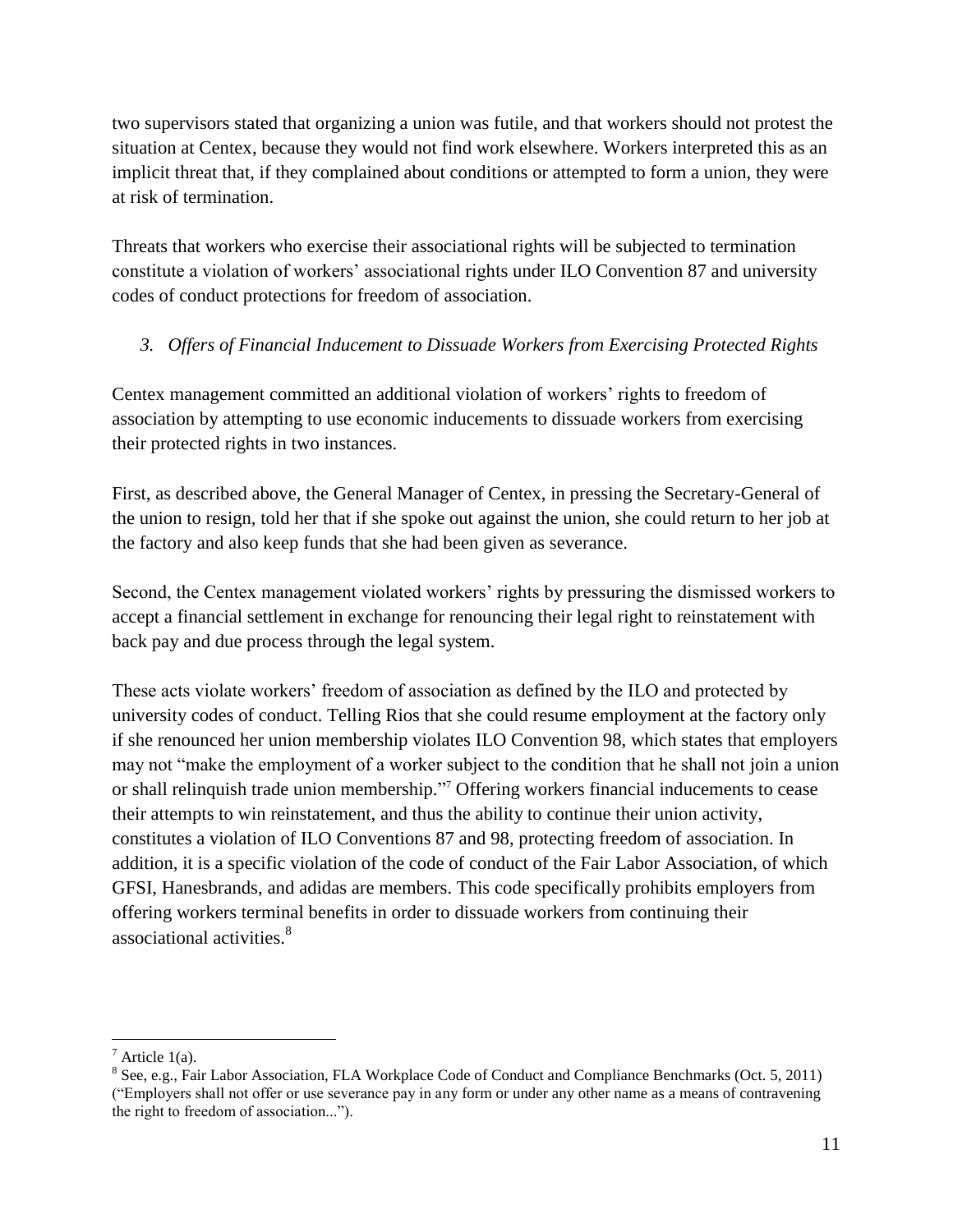In both of these instances, Centex's actions after the dismissal compounded the violations of workers' rights under international labor norms, Nicaraguan law, and collegiate codes of conduct.

## *4. Related Violations*

The WRC has found that Centex committed two additional violations of workers' rights in the course of its attempts to avoid reinstating the terminated union leaders.

First, Centex prevented Sitraprim's chosen union advisor from participating in the initial negotiations regarding reinstatement on September 26, 2013. Workers are guaranteed the right to select and be represented by union federations of their choice under ILO Convention  $87$ . Nicaraguan law requires that employers allow "union leaders and representatives" access to workplaces and provide them with information relevant to disputes involving their members.<sup>10</sup>

Second, Centex attempted to prevent workers from speaking with government inspectors. As noted above, on May 7, a supervisor instructed workers in the module she supervised not to discuss the retaliatory dismissals, and specifically made it clear that workers should not mention these dismissals to certain visitors who would be coming to the factory. Workers understood this instruction to be in reference to Ministry of Labor inspectors. Preventing workers from speaking to government officials regarding legal violations violates many collegiate codes of conduct. The Collegiate Licensing Company's code of conduct, for example, requires that employers "refrain from any actions that would diminish the protections of these labor standards." By attempting to prevent workers from reporting violations to the relevant authorities, Centex was attempting to prevent the terminated workers from experiencing the full protections of the law.

## **III. Initial Recommendations and Remediation**

 $\overline{a}$ 

On August 19, 2013, the WRC provided licensees with recommendations for necessary action to remedy these violations, including the following key steps:

• Offer reinstatement to the 15 workers who had been the victims of retaliatory termination, with back pay for the time that they were off the job;

 $9 \text{ ILO}$  Convention 87, Article 5 states that, "workers' and employers' organisations shall have the right to establish and join federations and confederations and any such organisation, federation or confederation shall have the right to affiliate with international organisations of workers and employers."

 $10$  Labor Code of Nicaragua. Article 17(n) states that employers must "permit union leaders and representatives which are legally accredited access to workplaces and provide them with the relevant information related to labor issues and conflicts which they attend to."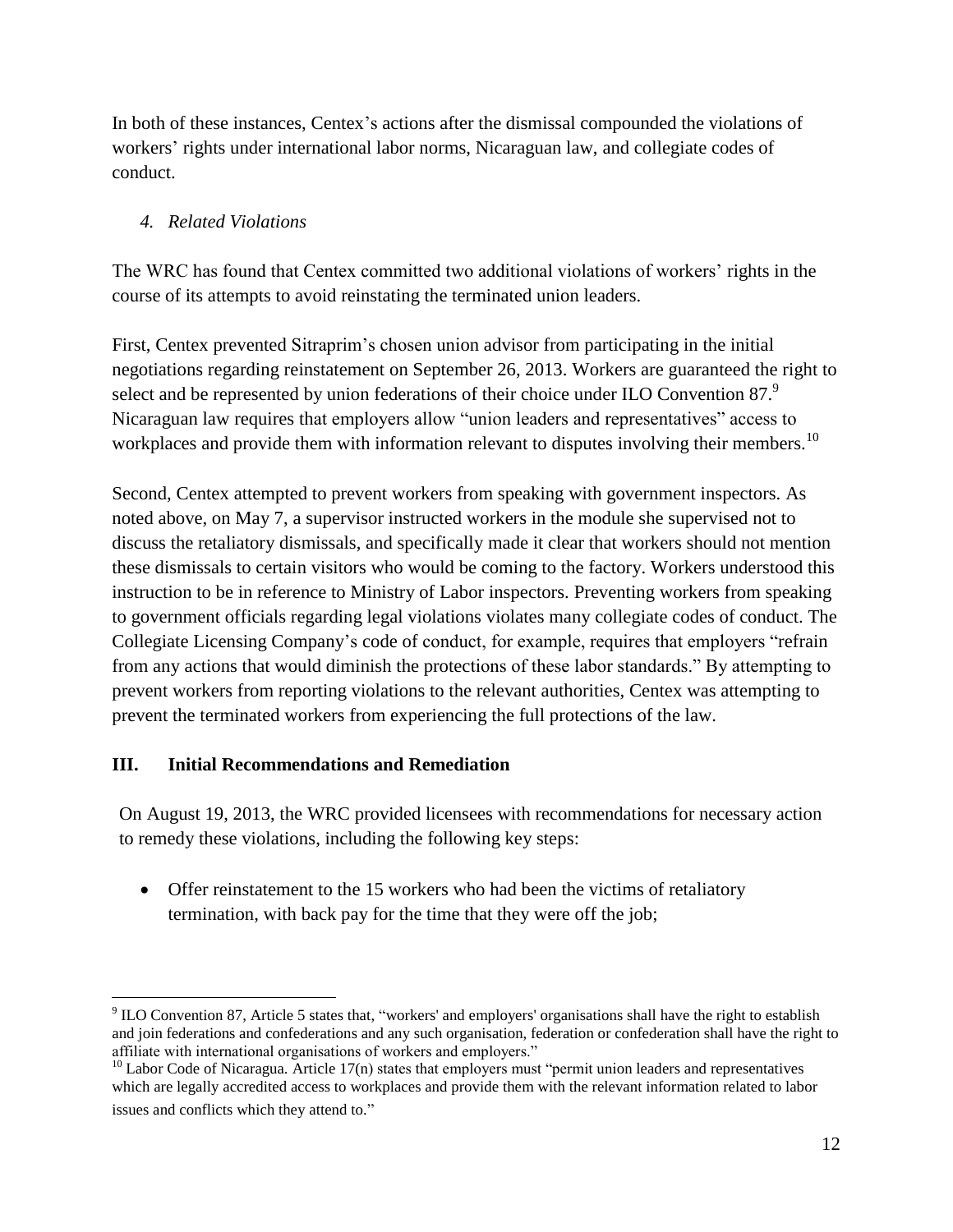- Cease any discrimination against the reinstated leaders and any interference with their ability to carry out legitimate union functions;
- Issue a statement to all workers that Centex will respect the right of workers to join a union of their choosing without retaliation;
- Discipline all managers involved in retaliatory firings and anti-union threats;
- Instruct all managers that threats or intimidation against workers who join the union will not be tolerated; and
- Undertake a robust training program on freedom of association.

Two months later, as a result of intervention by the WRC and by licensees, and with the help of a mediator retained by the licensees, the workers and the company reached a written agreement addressing the key elements of remediation, as described above.

UA, GFSI, Hanesbrands, and adidas have reported that they are working together to monitor compliance with this agreement and with university codes of conduct. The WRC has spoken with GFSI and with workers at Centex regarding the implementation of this agreement, which addresses the WRC's recommendations.

Most important, as described above, the 15 workers who were terminated in May 2013 have been offered reinstatement, and all but one have returned to work. All fifteen workers were made whole financially for the time they had been off the job. For each worker, Centex calculated back pay for the six months that she was off the job, based on her average salary. The company then subtracted any payments the workers had received as severance or as an inducement to drop their claims. In the case of each of the eight workers who refused any additional compensation above their severance at the time of dismissal, this calculation showed that they were owed additional funds, which were paid. The seven remaining workers did not receive any additional payment because the funds they received to induce them to drop their suit for reinstatement totaled more than the amount of back pay they were owed.

GFSI reports that Centex has conducted freedom of association trainings in the plant. It is worth noting that the company began conducting trainings prior to the reinstatement of the terminated workers. In a context where workers have been terminated in retaliation for forming a union, and remain off the job, no training will convince workers that the company will respect their rights to freedom of association. In fact, a training conducted in such a context by management, or management's agents, can have the opposite impact, further intimidating workers. However,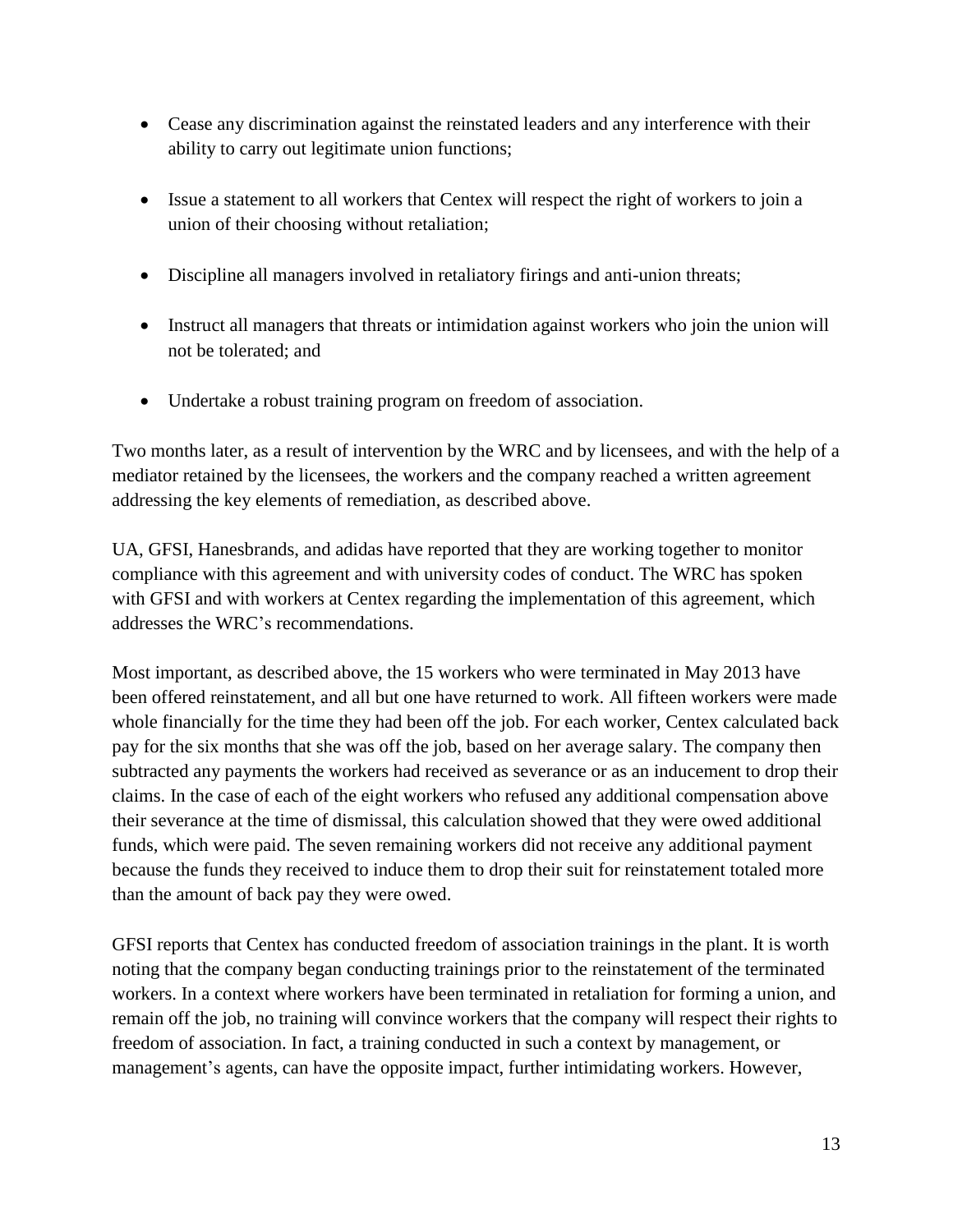GFSI has reported that the company has implemented a new series of trainings since the terminated workers were reinstated.

GFSI has also reported that management has disciplined supervisors involved in the threats and retaliation, and has issued a statement regarding freedom of association. In addition, the union reports that Centex now respects the right of their union advisors from FESTMIT to participate in meetings with management.

#### **IV. Current Status and New Recommendations**

The October worker-management agreement and its implementation have addressed the key aspects of remediation for the initial violations at Centex. When workers have been terminated in retaliation for exercising their associational rights, their reinstatement is the most fundamental element in remediation. However, reinstatement alone, or in combination with trainings and statements (particularly when issued unilaterally by the employer, as occurred at Centex, rather than in conjunction with the union) is not sufficient to address the impact that the terminations have had on the rest of the workforce, who have seen that workers who engage in union activity can be removed from the factory and left without income for a long period of time. The damage done by Centex's violations of workers' rights, and by licensees' failure to prevent or promptly respond to them, is difficult if not impossible to undo.

In addition, serious concerns remain regarding two elements of the agreement: (1) the cases of three additional terminated workers and (2) the treatment of the reinstated workers. Centex's approach to these issues calls its commitment to ongoing respect for workers' rights into question.

#### **A. Three Terminated Workers**

First, Centex has not reached a resolution with the union regarding the case of the three workers who were allegedly terminated in retaliation for perceived union activity. Instead, the company has provided what appears to be false information to GFSI regarding the steps it has taken with regard to these three workers. On April 22, 2014, GFSI informed the WRC that the company had reached out to each of the three workers with some type of job offer. According to the information provided by Centex to GFSI, one worker was back on the job (although GFSI did not know whether the worker had been reinstated to her previous position with back pay, as would be appropriate in a case of retaliatory termination); a second had been offered a position in a different department and declined it; and the third had informed Centex that he was no longer interested in returning to work.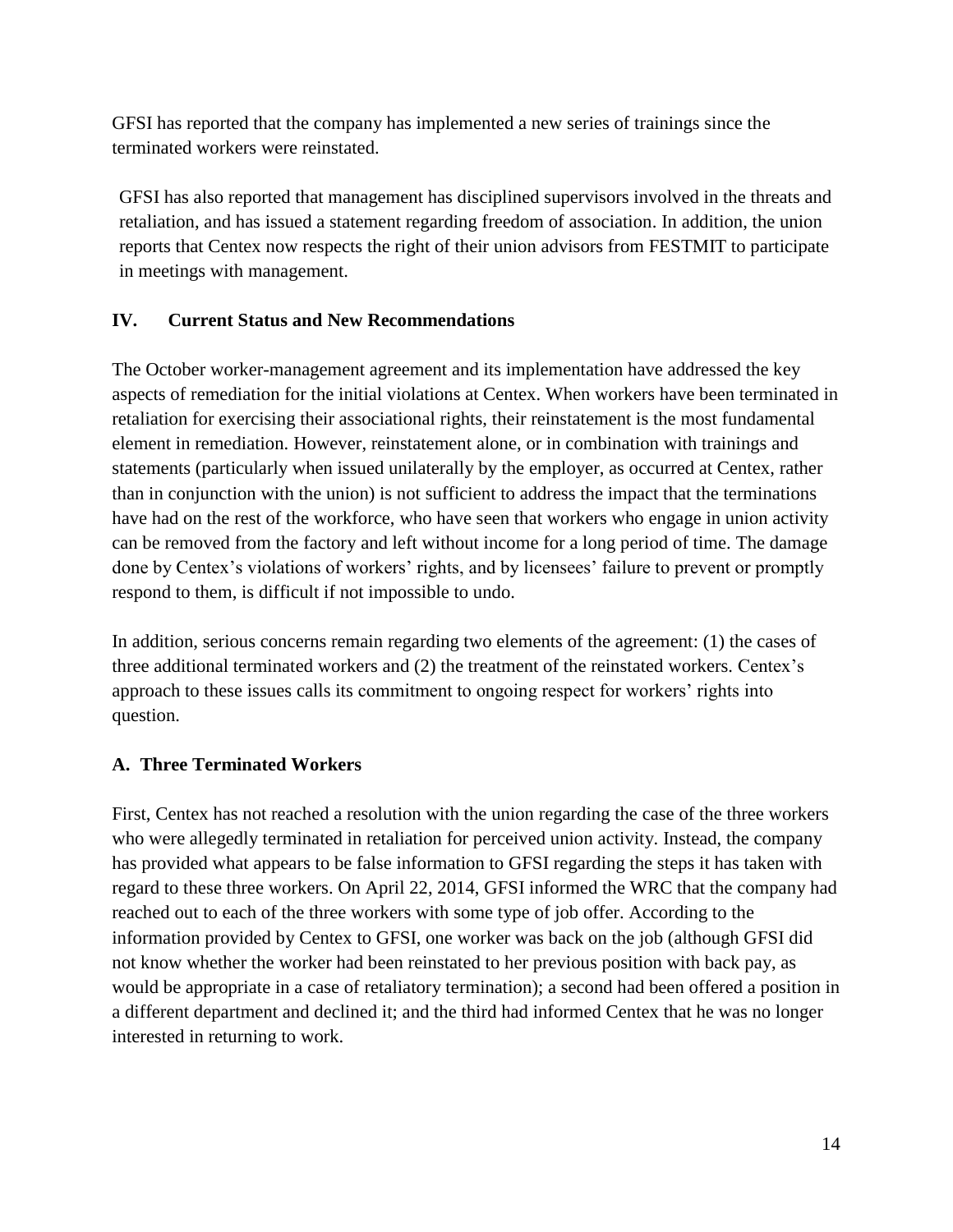These claims are contradicted both by workers who are leaders in Sitraprim and by the relevant workers themselves. Sitraprim leaders report that they had several follow-up meetings with the company, with the last meeting occurring with a mediator in early December 2013. At this meetings, they say, they were told that all three workers would be provided positions when they became available. However, only one of the workers had been offered a position to date, and this worker had been granted only a short-term contract. The other two workers reported that they had never been offered reinstatement or rehiring at Centex, and that they had never, as indicated by GFSI, declined such offers.

Centex does not appear to have made a good-faith effort to reach and implement an agreement with the union regarding these workers' status. Centex also appears to have provided false information to GFSI regarding the resolution of the situation. This raises serious concerns about Centex's commitment to respect workers' associational rights and improve the labor relations climate at the factory.

The WRC has not completed a full investigation of these three terminations. Our efforts to fully document each case have been hampered by the fact that the union's functioning has been disrupted by company's violations of workers' associational rights, impeding the union's ability to conduct its other functions including cooperating with the WRC investigation. However, in at least one case, there is suggestive evidence that the termination is retaliatory.

This worker was terminated on September 26, 2013. Earlier that month, according to multiple workers, he was reproached by management for raising questions regarding unionization during a training conducted by factory management regarding a credit cooperative established by the company. In this workshop, the worker asked if workers could form a union that would exist alongside the cooperative. The workshop facilitator responded that, while this was possible, "you should not." When the worker continued to ask questions about costs related to the credit cooperative and what would happen if the company closed, Delgado intervened, saying that, "you are being negative about what we are trying to do here."

On September 24, 2013, the same worker reports, he was called into the Human Resources office by a manager named Miriam, who interrogated him about what changes he had seen in the factory, his opinion of the cooperative, and whether or not he had contact with "the people who had been fired." Two days later, the company fired him.

Managers' statements to this worker strongly suggest that this worker was terminated because of his perceived support for the union. Given Centex's prior behavior, the company must bear the burden of proof to demonstrate that the terminations of this individual and the other two terminated workers were *not* retaliatory. Centex has stated to GFSI that it is willing to bring all three workers back on the job. The company should now do so with no further delays.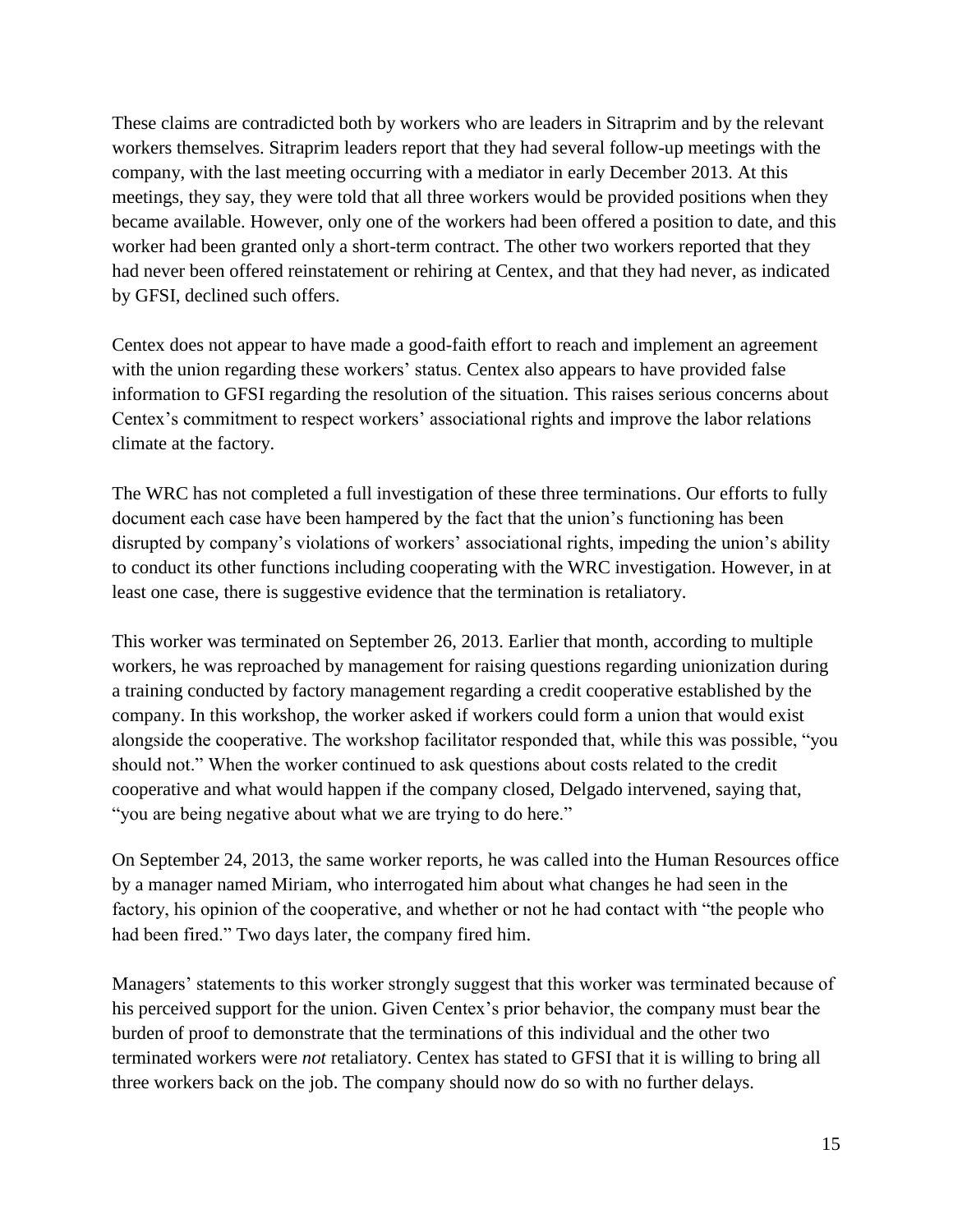#### **B. Treatment of Reinstated Workers**

The reinstated workers have been concentrated in a single production module, and that the company has interrogated their coworkers about their performance. Centex's decision to concentrate the workers onto one module is a violation of the agreement with the union, which stated that workers would be returned to their original positions. Concentrating workers who are union members and leaders on a single module is also a concerning practice for several reasons. First, it provides supervisors the opportunity to discriminate against union workers by assigning this production module particularly unreasonable production quotas, or other differential treatment. Second, it limits their contact with other workers, impeding their ability to carry out their role as union leaders.

Multiple workers have also reported that during the week of October 22, 2013, management called all of the workers on that line, except the fourteen union members and leaders, into a meeting. The union members and leaders report that their coworkers told them that, in this meeting, management asked the workers about their opinion of the reinstated union leaders. This interrogation sends a clear message to the other workers that any worker who participates in union activity will be subjected to scrutiny and stigmatized by management. This perpetuates the chilling effect created by the terminations and management's prior statements.

## **C. Current Recommendations**

Unless Centex can present compelling evidence that these three workers were terminated for legitimate reasons, the WRC recommends that all three workers be reinstated to their original positions, with back pay and with no loss of seniority. If workers were previously engaged on long-term or indefinite-term contracts, they should be reinstated to work these same contracts, and not under short-term contracts.

More broadly, the WRC encourages the university licensees producing at Centex to continue to press the company to fulfill its obligations under university codes of conduct, with specific attention to preventing any further discrimination or retaliation against workers who join the Sitraprim union.

## **V. Conclusion**

This case reflects a worrisome trend. Often, we see that licensees' own code of conduct compliance programs fail to prevent serious violations by supplier factories, including retaliatory terminations. Even where the same violations occur time after time – as in Nicaragua, where the WRC has been contacted by workers regarding retaliatory dismissals at numerous collegiate and non-collegiate factories – licensees do not take meaningful action to prevent their suppliers from engaging in these actions. Then, after the supplier factory has violated the code, workers wait for